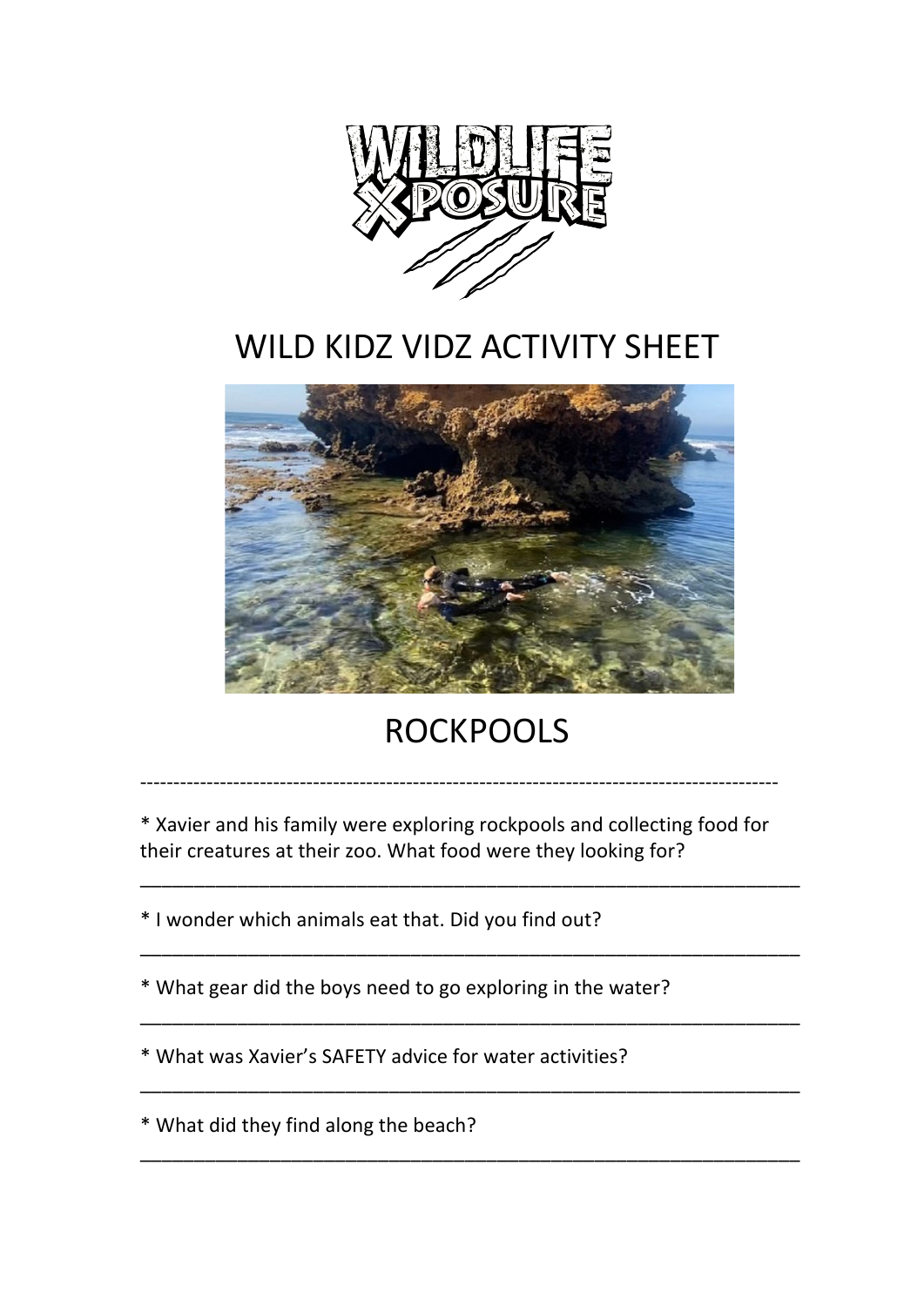\* What were some of the creatures they found in the rockpools and stuck on the rocks?

\_\_\_\_\_\_\_\_\_\_\_\_\_\_\_\_\_\_\_\_\_\_\_\_\_\_\_\_\_\_\_\_\_\_\_\_\_\_\_\_\_\_\_\_\_\_\_\_\_\_\_\_\_\_\_\_\_\_\_\_\_\_ \_\_\_\_\_\_\_\_\_\_\_\_\_\_\_\_\_\_\_\_\_\_\_\_\_\_\_\_\_\_\_\_\_\_\_\_\_\_\_\_\_\_\_\_\_\_\_\_\_\_\_\_\_\_\_\_\_\_\_\_\_\_

\* Did you like Mad's "ear rings"? \_\_\_\_\_\_\_ Do you remember the name of the seaweed? \_\_\_\_\_\_\_\_\_\_\_\_\_\_\_\_\_\_\_\_\_\_\_\_\_\_\_\_\_\_\_\_\_\_\_\_\_\_\_\_\_\_\_\_\_\_\_\_\_\_\_\_\_\_\_\_\_\_\_\_\_\_ \* Wow! Who knew? Seaweed is used in \_\_\_\_\_\_\_\_\_\_\_\_\_\_\_\_\_\_\_\_\_\_\_\_\_\_\_\_\_\_\_\_\_\_\_\_\_\_\_\_\_\_\_\_\_\_\_\_\_\_\_\_\_\_\_\_\_\_\_\_\_\_ (We all knew about sushi rolls, didn't we?) \* Where do we find "flotsam and Jetsam", and what is it? Any examples? \_\_\_\_\_\_\_\_\_\_\_\_\_\_\_\_\_\_\_\_\_\_\_\_\_\_\_\_\_\_\_\_\_\_\_\_\_\_\_\_\_\_\_\_\_\_\_\_\_\_\_\_\_\_\_\_\_\_\_\_\_\_ \_\_\_\_\_\_\_\_\_\_\_\_\_\_\_\_\_\_\_\_\_\_\_\_\_\_\_\_\_\_\_\_\_\_\_\_\_\_\_\_\_\_\_\_\_\_\_\_\_\_\_\_\_\_\_\_\_\_\_\_\_\_ \_\_\_\_\_\_\_\_\_\_\_\_\_\_\_\_\_\_\_\_\_\_\_\_\_\_\_\_\_\_\_\_\_\_\_\_\_\_\_\_\_\_\_\_\_\_\_\_\_\_\_\_\_\_\_\_\_\_\_\_\_\_ \* What sea creatures did you see in Xavier's sea tanks at his zoo? \_\_\_\_\_\_\_\_\_\_\_\_\_\_\_\_\_\_\_\_\_\_\_\_\_\_\_\_\_\_\_\_\_\_\_\_\_\_\_\_\_\_\_\_\_\_\_\_\_\_\_\_\_\_\_\_\_\_\_\_\_\_ \_\_\_\_\_\_\_\_\_\_\_\_\_\_\_\_\_\_\_\_\_\_\_\_\_\_\_\_\_\_\_\_\_\_\_\_\_\_\_\_\_\_\_\_\_\_\_\_\_\_\_\_\_\_\_\_\_\_\_\_\_\_ \* Did you hear the word "ECHINODERM"? What's special about them? Do you remember some examples? \_\_\_\_\_\_\_\_\_\_\_\_\_\_\_\_\_\_\_\_\_\_\_\_\_\_\_\_\_\_\_\_\_\_\_\_\_\_\_\_\_\_\_\_\_\_\_\_\_\_\_\_\_\_\_\_\_\_\_\_\_\_ \_\_\_\_\_\_\_\_\_\_\_\_\_\_\_\_\_\_\_\_\_\_\_\_\_\_\_\_\_\_\_\_\_\_\_\_\_\_\_\_\_\_\_\_\_\_\_\_\_\_\_\_\_\_\_\_\_\_\_\_\_\_ \* If I was a sea star I could have up to \_\_\_\_\_\_ arms, and if I lost one, I could \_\_\_\_\_\_\_\_\_\_\_\_\_\_\_\_\_\_\_\_\_\_\_\_\_\_\_\_\_\_\_\_\_\_\_\_\_\_ WOW! \* Of course if I was an octopus I would have \_\_\_\_ arms called \_\_\_\_\_\_\_\_\_\_ and go hunting at night for CRUSTACEANS like **Landaly and go hunting at night for CRUSTACEANS** like \* Do you remember another MOLLUSC in Xavier's tank? \* MR SEAHORSE!! He's the slowest fish. What else is amazing about him? \_\_\_\_\_\_\_\_\_\_\_\_\_\_\_\_\_\_\_\_\_\_\_\_\_\_\_\_\_\_\_\_\_\_\_\_\_\_\_\_\_\_\_\_\_\_\_\_\_\_\_\_\_\_\_\_\_\_\_\_\_\_

\* Luca used a very technical piece of equipment to feed the Port Jackson Shark (good idea). What was it? Shark (good idea).